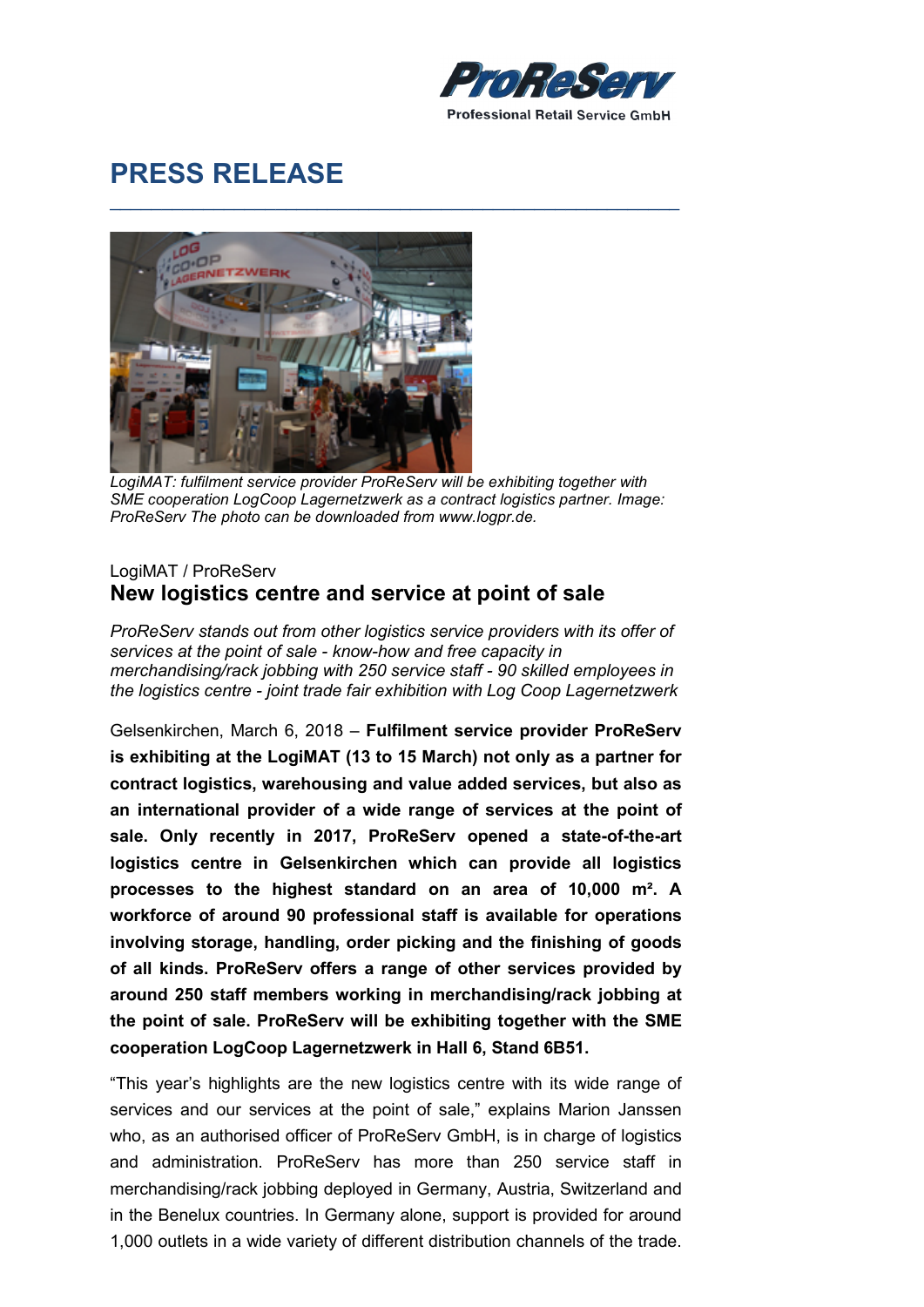"In providing support at the point of sale, we regularly adjust the product mix of our customers to market requirements," explains Janssen whose company stands out from other logistics providers through this service.

ProReServ offers a wide range of value added services created and implemented by the company's own employees in the new logistics centre. Services include, for instance, preparation work for displays, the exact measuring of new items for storage, re-packaging, content checking, bundling of packaging units as well as professional waste disposal. Managing batches, use-by dates and serial numbers supported through cutting-edge information technology round off the portfolio.

The new ProReServ logistics centre located in the Bulmke-Hüllen district of Gelsenkirchen provides around 90 employees with jobs. The new building's design satisfies the sophisticated requirements placed on sustainability and will shortly be certified in accordance with "DNGB Gold". The DGNB system is used for the objective specification and assessment of the sustainability of buildings. Certification is based on satisfying up to 40 sustainability criteria. The district of Bulmke-Hüllen is located to the north-east of Gelsenkirchen's town centre. The A42 motorway is only several minutes away from the Brüsseler Straße.

With a view to strengthening its own market presence and to developing fresh customer potential, ProReServ has been a member of the LogCoop Lagernetzwerk (warehousing network) since 2017. The cooperation was established in January 2016 and responds to qualified requests from shippers within only 48 hours. LogCoop Lagernetzwerk therefore specifically targets shippers who have so far addressed their enquiries and initiations to tender principally to large logistics companies. The shareholders and members of the LogCoop Lagernetzwerk consist mainly of owner-managed SME logistic companies with annual revenues of up to €250 million.

ProReServ GmbH is a professional service provider for the trade. The company, which was founded in 1999, acts as a key link between wellknown manufacturers, distributors and various retailers. The full service concept comprises the five areas of logistics, merchandising & rackjobbing, administration and sales, as well as online fulfilment. The successful retail service partner concept is being steadily developed, refined and tailored to the current market situation. ProReServ supports around 1,000 outlets throughout Germany in a wide variety of sales and distribution channels and, among other things, ensures scheduling in line with requirements as well as shelf maintenance. Its business partners include well-known manufacturers and retailers in Germany, Austria, Switzerland and the Benelux countries.

The fulfilment service provider ProReServ maintains its head office in Neu-Isenburg and has representative offices in Austria, Belgium, Holland and